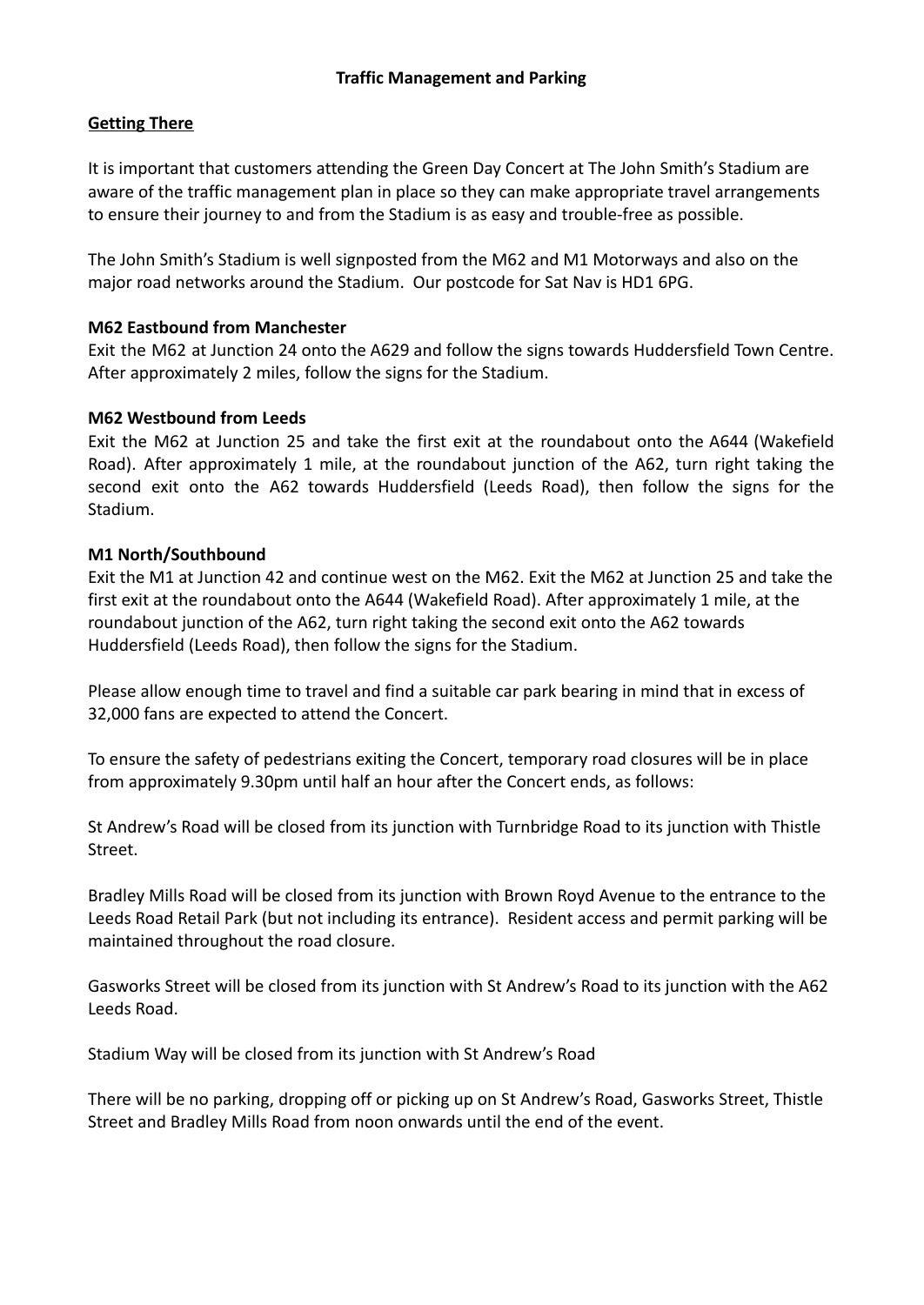## **Road Works**

Please be aware there are major road works taking place on the A62 corridor in Huddersfield so please allow plenty of time for your journey.

#### **Stadium Car Parking**

Stadium Car Parking is now sold out.

If you need any accessible car parking, please call Reception on 01484 484152.

## **Pre-bookable Parking off the Stadium site:**

<https://johnsmithsparking.co.uk/>

#### **The following are alternative car parks available for the Concert, but they cannot be pre-booked.**

Town Centre Car Parks – please visit the following web site to find available Town Centre Car Parks:

<https://www.kirklees.gov.uk/beta/transport-roads-and-parking/parkingspaces/>

Please Park responsibly, vehicles causing an unlawful obstruction may be removed at the owner's expense.

In relation to crime prevention, please ensure you keep your personal belongings secure and out of sight.

We ask you to be respectful of our local residents and refrain from parking outside their property and blocking driveways. Please use the designated parking areas for the Concert.

#### **Public Transport**

#### **Train Travel:**

The nearest train station is Huddersfield which is a short walk (10-15 minutes) or taxi ride from the Stadium. For train times call 0345 600 1671 or visit

TransPennine Express www.tpexpress.co.uk

TransPennine Express Timetable <https://www.tpexpress.co.uk/travel-updates/timetables>

National Rail Enquiries <http://www.nationalrail.co.uk/>

Concert attenders are advised to check Transpennine Express or National Rail Enquiries on the day of travel for updates.